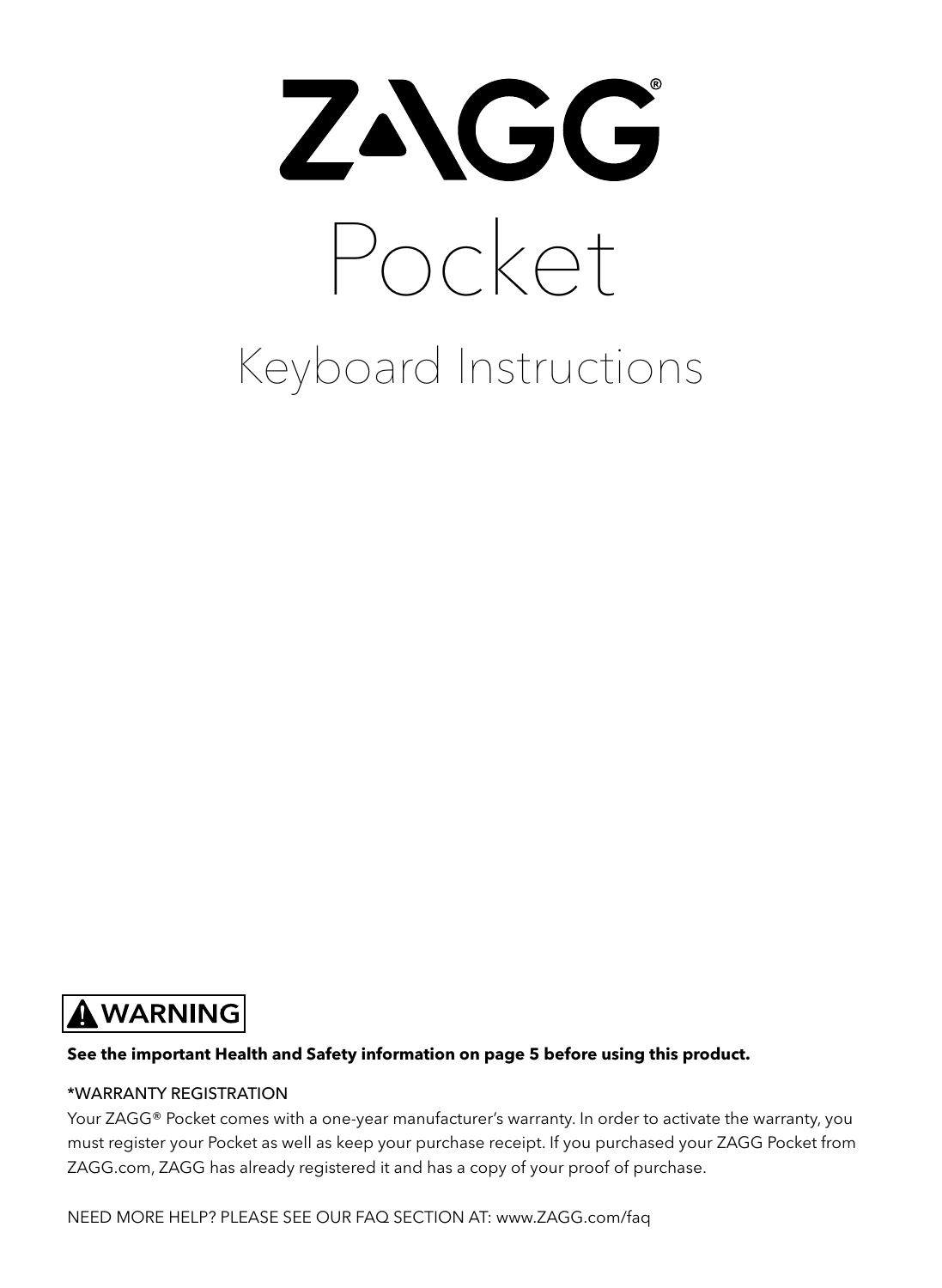#### POWERING ON/OFF

Your Pocket keyboard is designed for ultimate portability; this includes powering on and off with ease. To turn your Pocket on, simply unfold it completely. Remove the gray paper strip, and press fn + Battery Key to wake from hibernation; An LED will light green to indicate it is on.

*Note: You only need to wake your keyboard the first time you use it.*

To turn your Pocket off, fold it up completely. As you close the last panel, the LED will light red to indicate the keyboard has powered off.

#### INSERTING YOUR DEVICE

Your Pocket is designed with a convenient stand and tray that hold your device at an ideal viewing angle. To use the stand, open your Pocket fully. On the third panel (the one with the ZAGG logo) lift the stand away from the keyboard's fold line (at the bottom of the panel).

To open the device tray, place your finger in the indent located in the inside center of the third panel (once it is unfolded). Using your finger, press down slightly and pull away from the panel and the tray will lower into position. Simply place your device in the tray in portrait or landscape orientation and enjoy a perfect viewing angle. For best experience, use in landscape mode.\* Press the tray back into its storage slot when you're done typing.

*\*Especially for small tablets up to 8 in., similar to an iPad mini. Not recommender for larger size tablets, such as an iPad Air.*

#### PAIRING YOUR POCKET

Your Pocket keyboard is compatible with both Apple® and Android™ devices. You must select either iOS or Android operating system while in pairing mode.

 1. Turn on the Bluetooth settings on your device. For many devices, this can be done by selecting: SETTINGS > BLUETOOTH > ON.



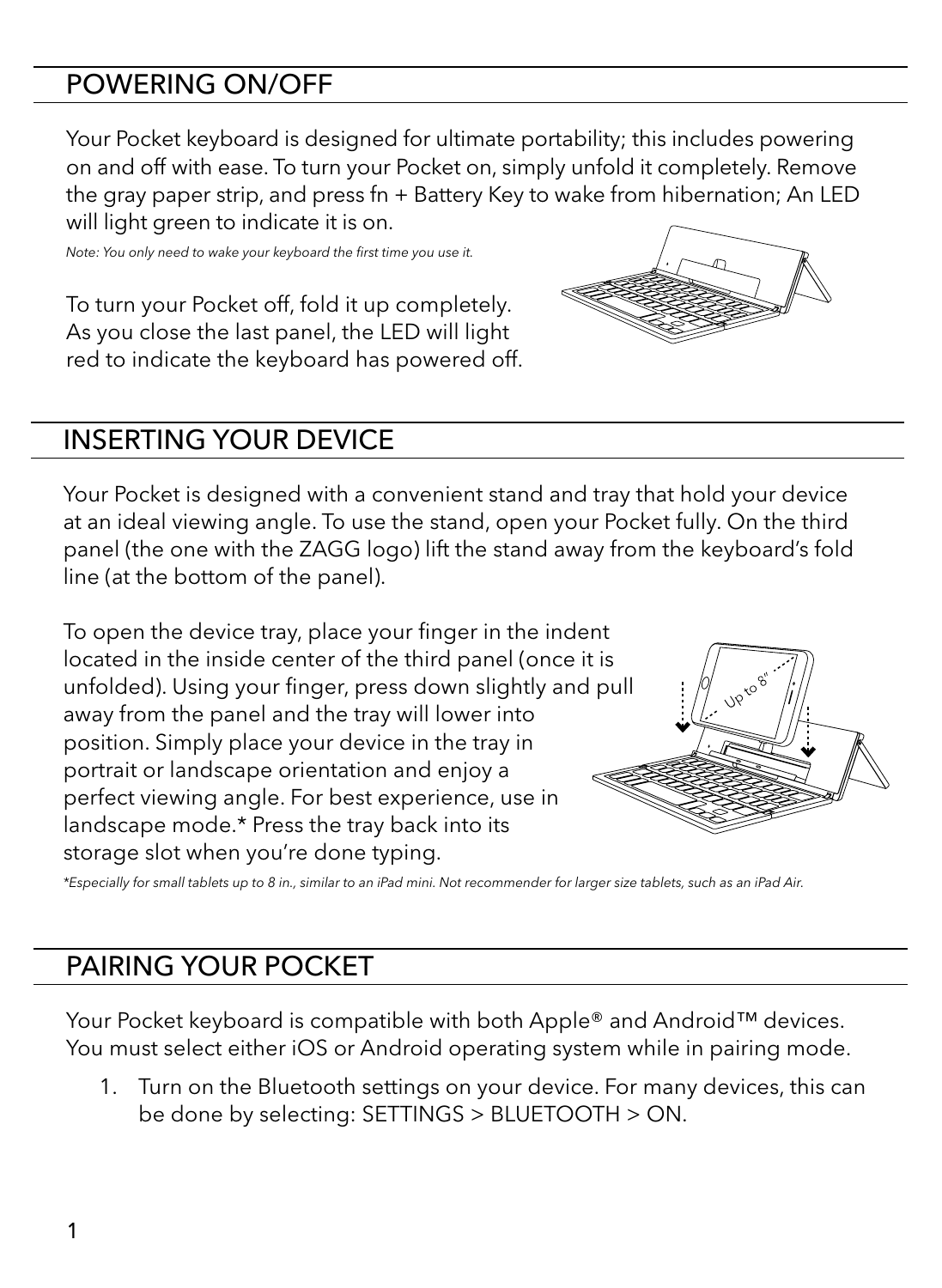- 2. Press the *fn* and *Bluetooth* (right arrow) keys on your Pocket keyboard. A blue LED will begin flashing.
- 3. While in pairing mode:

For Apple:  $fn + 1$  - Press and hold the *fn* and *I* key. A yellow light will flash 3 times indicating that your operating system is now in Apple mode.

For Android:  $fn + A$  - Press and hold the *fn* and *A* key. A purple light will flash 3 times indicating that your operating system is now in Android mode.

- 4. To finalize pairing, select "ZAGG Pocket" in your device's Bluetooth menu.
- 5. To switch between Apple & Android operating systems once you are paired, simply follow the pairing instructions for your desired operating system.

#### CHARGING YOUR POCKET

You Pocket features a powerful battery that delivers up to three months of typing between charges\*. It also comes with a charging cable you can use to charge your keyboard quickly and conveniently. To charge your Pocket:

- 1. Plug the included micro USB cable into the charging port.
- 2. Plug the regular USB end of the cable into any 5V USB outlet.
- 3. The LED will light red to show your Pocket is charging. Wait until this light turns off indicating a full charge.

## fn +





fn

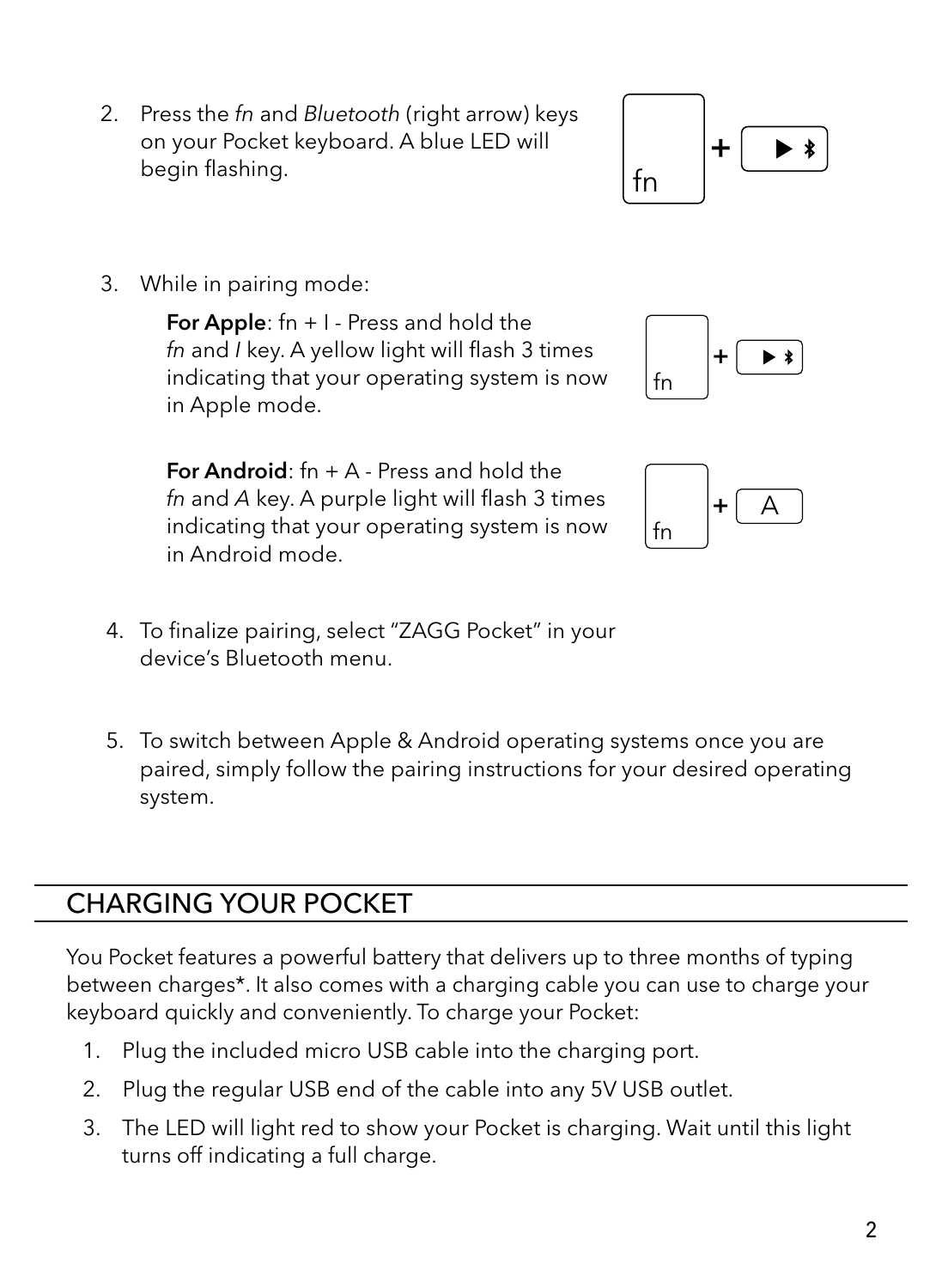- 4. Remove the micro USB cable and enjoy your Pocket keyboard for up to three months before you need to charge it again.
- 5. If at any point your Pocket keyboard begins performing strangely, reset its system by recharging it.

 *\* Three month battery life is based on an average use of one hour per day. Condition the battery with regular charges.*

#### BATTERY LIFE

Your Pocket keyboard will keep you typing for up to three months of regular use. You can check its remaining battery power any time you like. To check the battery life press fn + the battery key (ctrl). The LED will flash one of three ways.

- 1. Three green flashes indicate a full battery.
- 2. Three yellow flashes indicate low battery power.
- 3. Three red flashes indicate critical battery power. When your Pocket reaches a critical level, the red light will flash once every two minutes.

To help preserve battery life, your Pocket will enter sleep mode if left on and not used for several minutes. To awaken your Pocket, press any key. The Pocket's battery has no memory and may be charged whenever you wish.

#### TROUBLESHOOTING

If your device does not respond to your Pocket there may be a simple explanation such as a dead battery or an unsuccessful pairing. Please use the following to help troubleshoot your situation. If none of the following solve your issue, then please contact ZAGG Customer Service and one of our trained professionals will be happy to assist you.

- 1. Restart your device.
- 2. Fold up your Pocket to turn it off, and then unfold it to turn it back on. You should see the LED illuminate briefly; if not, charge your Pocket.
- 3. After charging, unfold your Pocket to turn it on. If the LED does not illuminate, and your keyboard doesn't pair and/or operate correctly, please contact ZAGG's customer service.
- 4. If your Pocket can't establish or maintain a Bluetooth connection, reset the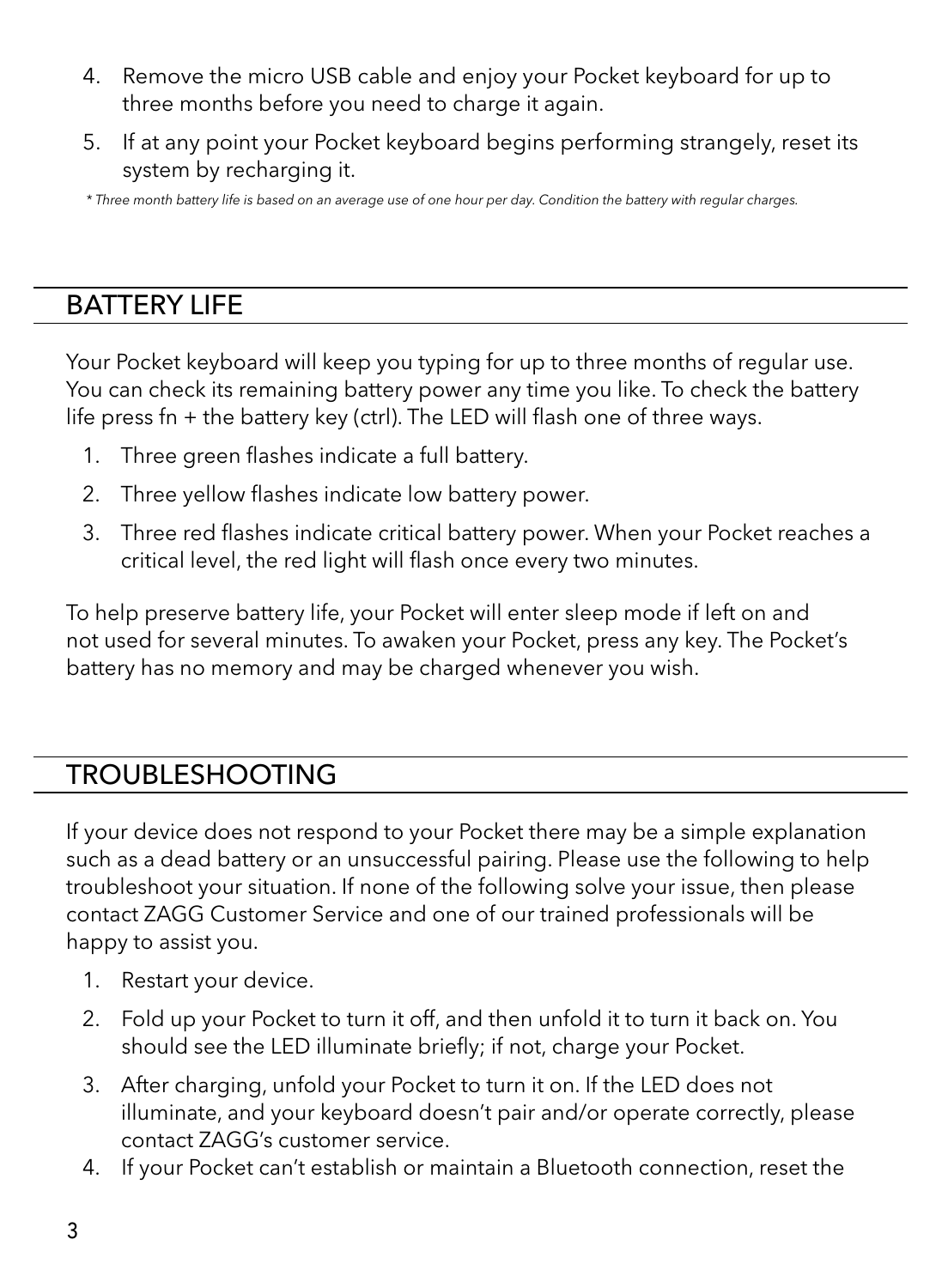Bluetooth module by charging your keyboard.

 5. Have your device forget your Pocket, and then re-pair it. See the Pairing section to review how to pair your Pocket keyboard with your device.

For more help please see our FAQ section at: www.zagg.com/faq To reach a trained customer service representative, please use one of the following: ZAGG.com/support/contact.php | questions@zagg.com 1-800-700-ZAGG [9244] | 00-1-801-839-3906 for international customers

For unparalleled scratch protection for your tablet, we recommend ZAGG's InvisibleShield®.

©2005 - 2015 ZAGG Inc All Rights Reserved. PATENT PENDING | NASDAQ: ZAGG | MADE IN CHINA Apple is a trademark of Apple Inc., registered in the U.S. and other countries. Android is a trademark of Google Inc. Bluetooth® is a trademark of Bluetooth SIG, Inc. ZAGG® and InvisibleShield® are trademarks or registered trademarks of ZAGG Inc.

Changes or modifications not expressly approved by the party responsible for compliance could void the user's authority to operate the equipment.

This equipment has been tested and found to comply with the limits for a Class B digital device, pursuant to Part 15 of the FCC Rules. These limits are designed to provide reasonable protection against harmful interference in a residential installation. This equipment generates, uses and can radiate radio frequency energy and, if not installed and used in accordance with the instructions, may cause harmful interference to radio communications. However, there is no guarantee that interference will not occur in a particular installation.

If this equipment does cause harmful interference to radio or television reception, which can be determined by turning the equipment off and on, the user is encouraged to try to correct the interference by one or more of the following measures:

- Reorient or relocate the receiving antenna.
- Increase the separation between the equipment and receiver.
- Connect the equipment into an outlet on a circuit different from that to which the receiver is connected.
- Consult the dealer or an experienced radio/TV technician for help.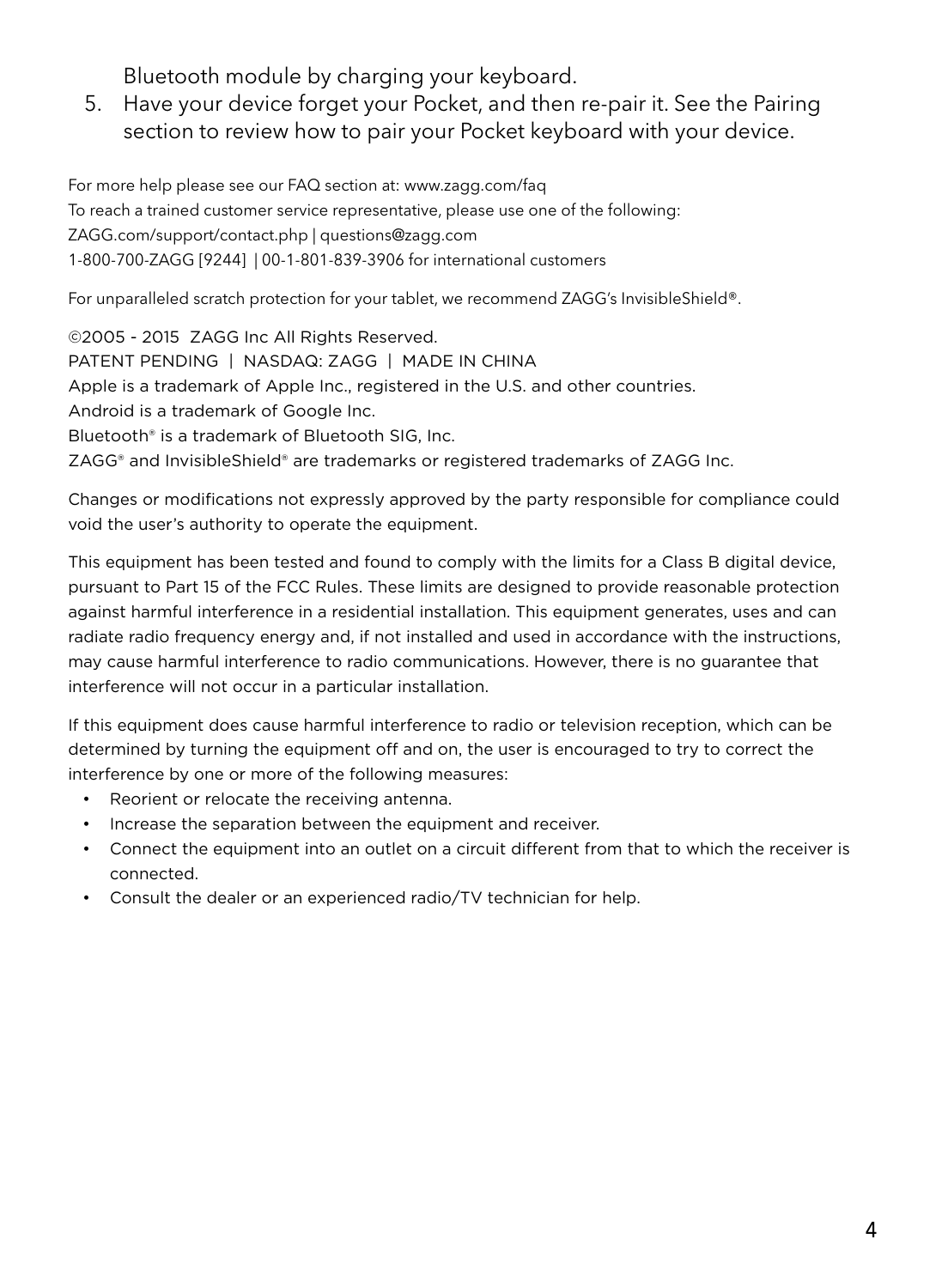# A WARNING

#### **Please read the precautions and operation information before using your keyboard or any accessories that accompany it. Retain this information for future use.**

- 1. Health warning: Take frequent breaks when using your keyboard. If you experience any discomfort, pain, tingling, numbness, or burning in your neck, shoulders, arms, wrists, hands, or any other part of the body, stop using your keyboard and consult a physician.
- 2. Use only micro USB chargers in connection with your keyboard.
- 3. Do not attempt to service your keyboard.
- 4. Do not disassemble or attempt to disassemble your keyboard.
- 5. Do not crush or puncture the keyboard.
- 6. Do not immerse your keyboard in water.
- 7. Do not put your keyboard in contact with water or other liquids as they could cause a short circuit, fire, or electric shock which could result in serious injury, death, or property damage.
- 8. Do not use liquid, or aerosol cleaners, or solvents on or near your keyboard. Clean only with a soft, dry cloth. Disconnect any cords before cleaning the keyboard.
- 9. Do not use your keyboard while operating a motorized vehicle, including automobile, boat, or airplane. Doing so could put you and others at risk of serious injury, death, or property damage.
- 10. Do not use or place your keyboard near any heat sources including, but not limited to, radiators, heat registers, stoves, other appliances, campfires, or barbeque grills.
- 11. To reduce the risk of fire or electric shock, wire or connect your keyboard to products only in the manner instructed in the documentation supplied herewith. Do not attempt to modify or adjust any ports. Any improper connections or adjustments may cause damage.
- 12. When you are ready to discard your keyboard, recycle your keyboard in a manner consistent with electronic recycling requirements or recommendations in your geographic area.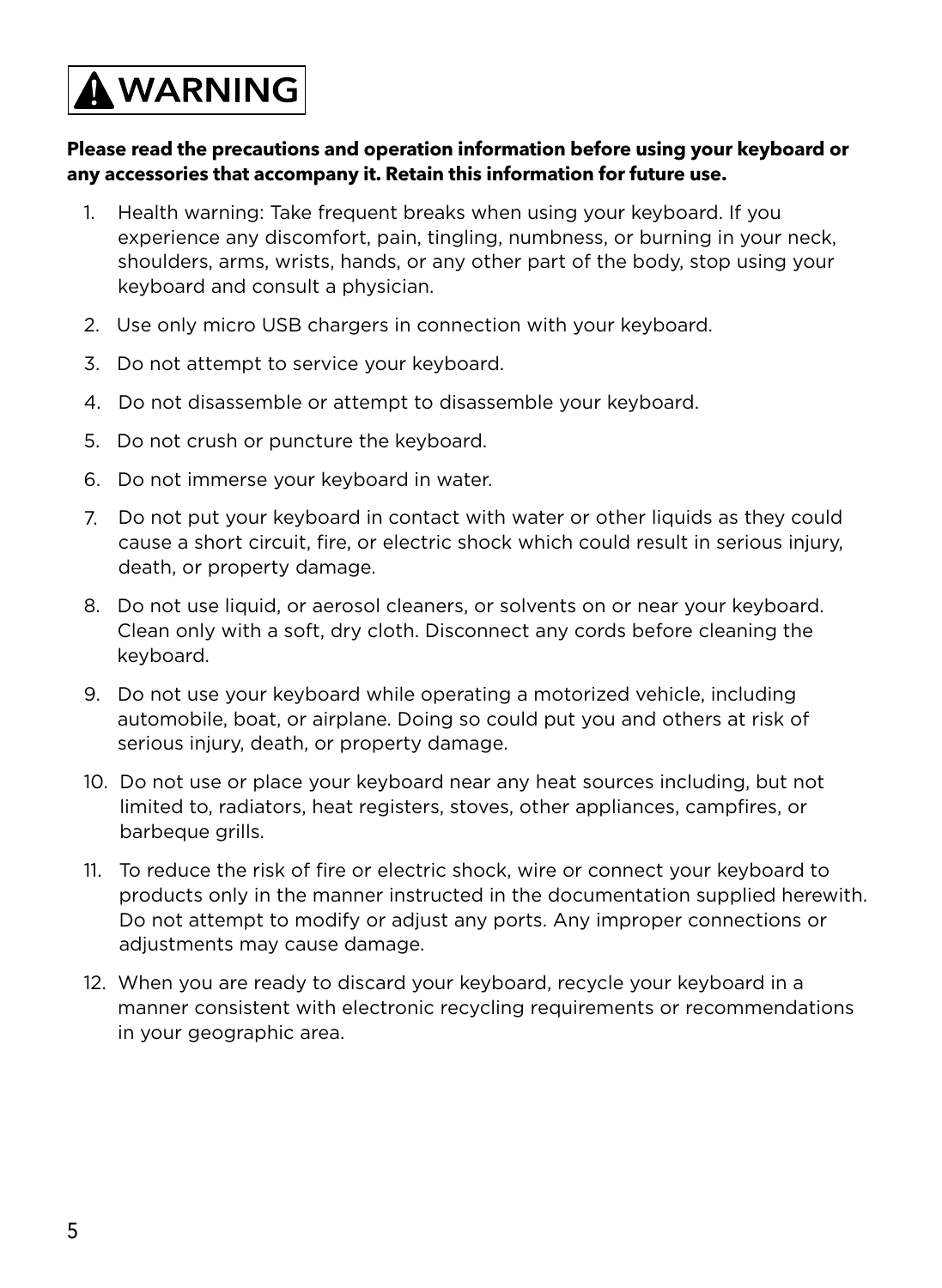# ZAGG Pocket Instructions pour le Pocket

## **AMISE EN GARDE**

#### **Veuillez consultez les importantes informations sur la santé et la sécurité à la page 5 avant d'utiliser ce produit.**

#### \*ENREGISTREMENT DE LA GARANTIE

Votre ZAGG® Pocket est livré avec une garantie d'un an du fabricant. Pour activer la garantie, vous devez enregistrer votre Pocket et conserver votre reçu de caisse. Si vous avez acheté votre ZAGG Pocket à partir du site web ZAGG.com, ZAGG®l'a déjà enregistré et a conservé une copie de votre preuve d'achat.

Besoin d'aide supplémentaire? Veuillez consultez notre section FAQ: www.ZAGG.com/faq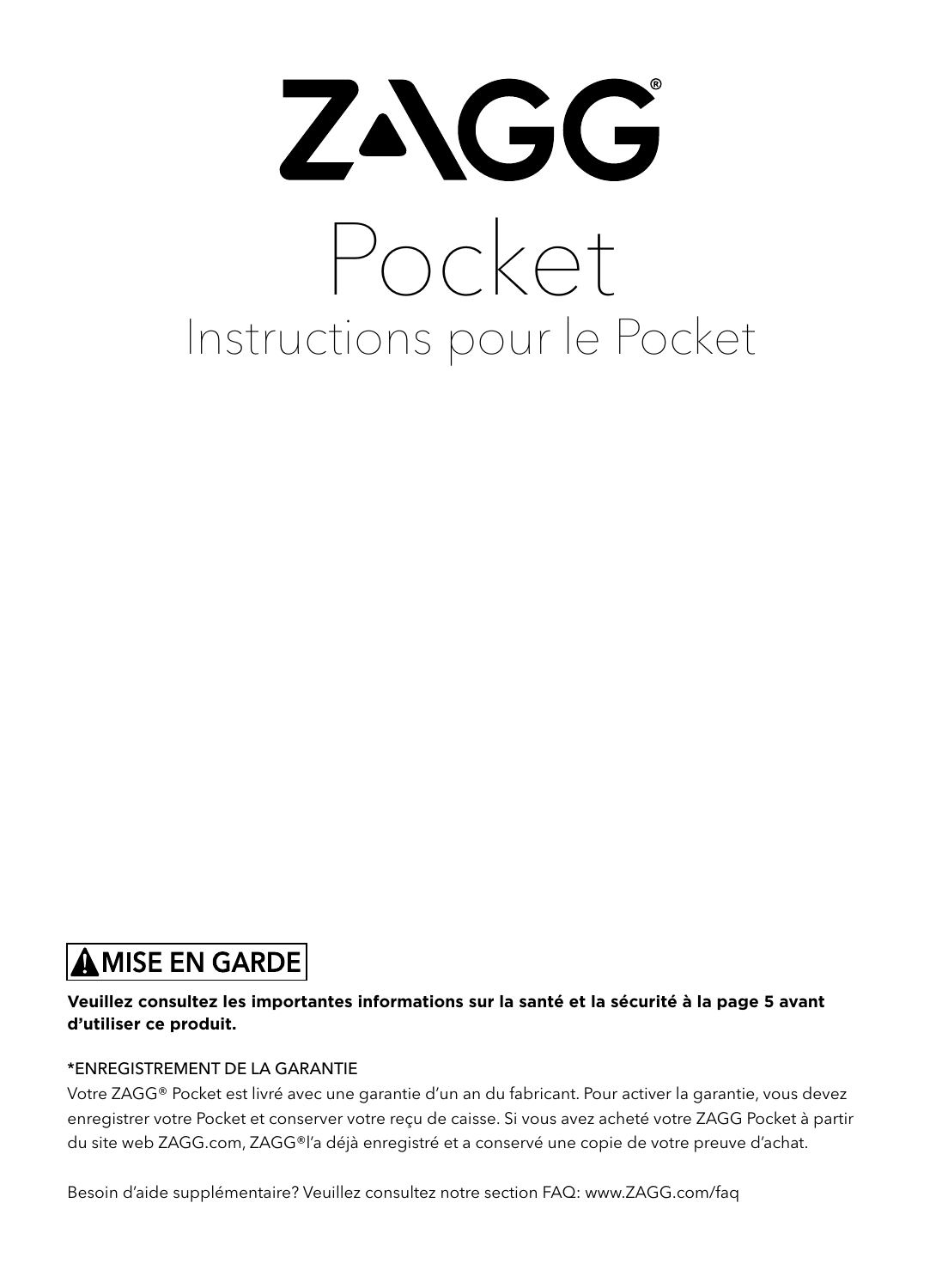## MISE SOUS TENSION ET HORS TENSION

Votre clavier Pocket est conçu pour une portabilité ultime, ceci inclut une mise sous tension et hors tension facile. Pour allumer votre Pocket, vous avez simplement à le déplier complètement. Retirez la bande grise, et appuyez fn + la touche Batterie pour réactiver du mode repos. Une LED deviendra vert pour indiquer qu'il est sous tension.

*Remargue : vous n'avez qu'à activer votre clavier la première fois que vous l'utilisez.*

Pour mettre votre Pocket sous tension, pliez-le complètement. Lorsque vous fermerez le dernier panneau, la LED deviendra rouge pour indiquer que le clavier a été mis hors tension.

## INSÉRER VOTRE DISPOSITIF

Votre Pocket est conçu avec un support et un plateau pratique qui tient votre dispositif dans l'angle de vue idéal. Pour utiliser, le support, ouvrez votre Pocket complètement. Sur le troisième panneau (celui avec le logo ZAGG) écarter le support de la ligne de pliage du clavier (au bas du panneau) et appuyez le troisième panneau sur le support.

Pour ouvrir le plateau du dispositif, placez votre doigt dans le creux situé dans le centre intérieur du troisième panneau (une fois qu'il a été déplié). Utilisez votre doigt, appuyer légèrement et éloigner du panneau et le plateau s'abaissera en position. Placez simplement votre dispositif dans le plateau en disposition portrait ou paysage et



apprécier l'angle de vue parfait. Pour une meilleure expérience, utiliser votre dispositif en disposition paysage.\* Remettre le plateau dans sa fente de rangement quand vous avez terminé de taper.

*\*Spécialement conçu pour les petites tablettes allant jusqu'à 8 pouces, similaires au iPad mini. Non recommandé pour les tablettes plus grandes, comme l'iPad Air.*

### COUPLER VOTRE POCKET

Le clavier Pocket est compatible avec les dispositifs Apple et Android. Vous devez sélectionner soit le système d'exploitation iOS ou Android tandis que vous êtes dans le mode jumelage.

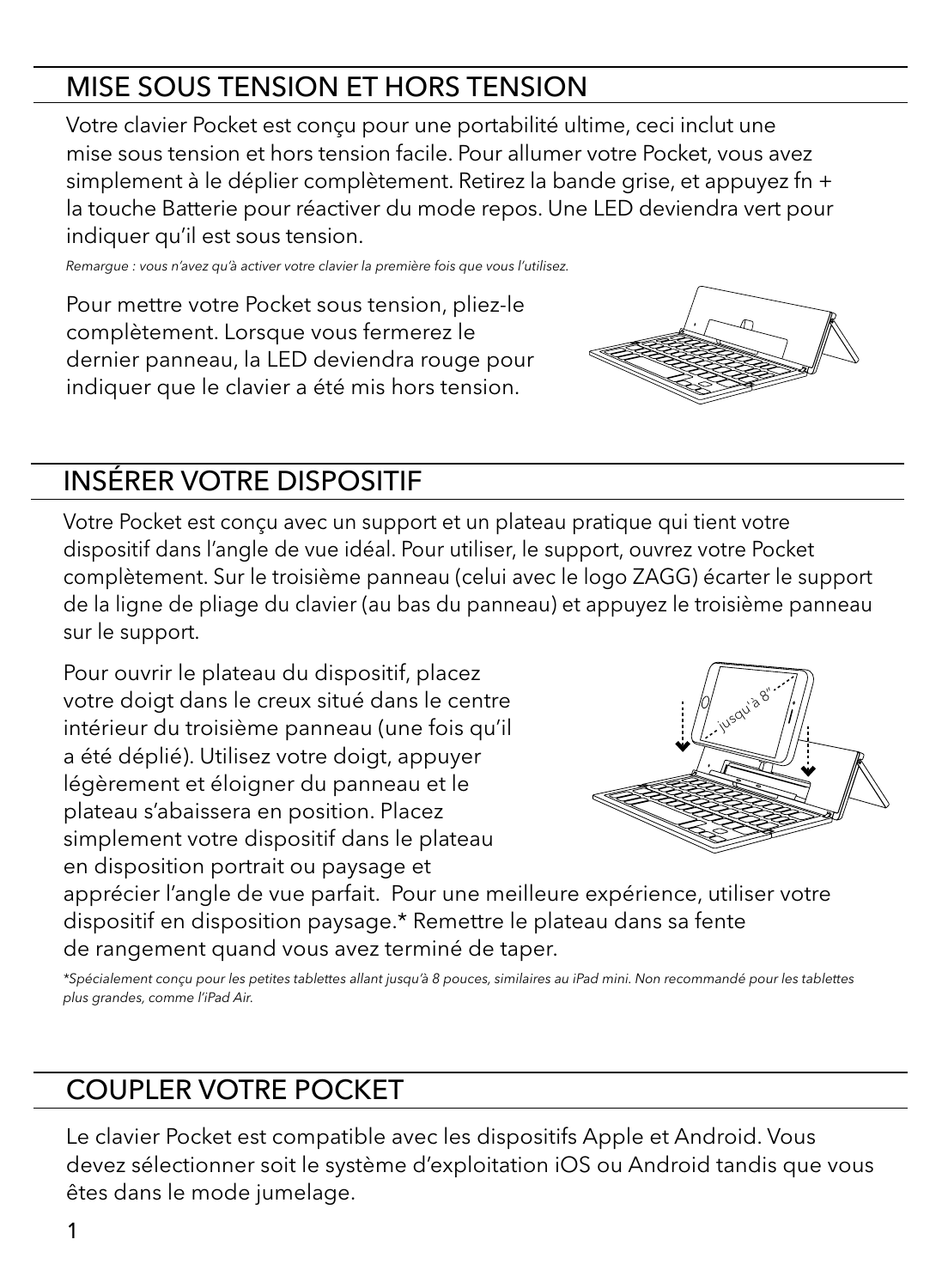- 1. Accéder aux paramètres Bluetooth de votre dispositif. Pour plusieurs dispositifs, cela peut être fait en sélectionnant : PARAMÈTRES > BLUETOOTH > ALLUMÉ.
- 2. Pour jumeler votre clavier Pocket, presser et tenir les touches fn et fléche vers la droite en même temps, une LED bleue commencera à clignoter.



3. Tandis que vous êtes dans le mode de jumelage :

Pour Apple : fn + I - Presser et tenir les touches *fn* et *I*. Une lumiére juane clignotera 3 fois indiquant que votre systéme d'exploitation est maintenant en mode Apple.

 Pour Android : fn + A - Presser et tenir les touches *fn* et *A*. Une lumiére violette clignotera 3 fois indiquant que votre systéme d'exploitation est maintenant en mode Android.





- 4. Pour finaliser le jumelage, sélectionner "ZAGG Pocket" dans le menu Bluetooth de votre dispositif.
- 5. Pour alterner entre les systémes d'exploitation Apple et Android une fois que vous êtes jumelé, suivez simplement les instructions de jumelage du système d'exploitation désiré.

#### CHARGER VOTRE POCKET

Votre Pocket possède une batterie puissante qui vous permet de taper pendant trois mois entres les charges\*. Il vient aussi avec un câble de chargement que vous pouvez utiliser pour charger votre clavier rapidement et commodément. Pour charger votre Pocket :

- 1. Brancher le câble USB du micro dans le port de chargement.
- 2. Brancher le bout du câble USB régulier dans la prise 5V USB.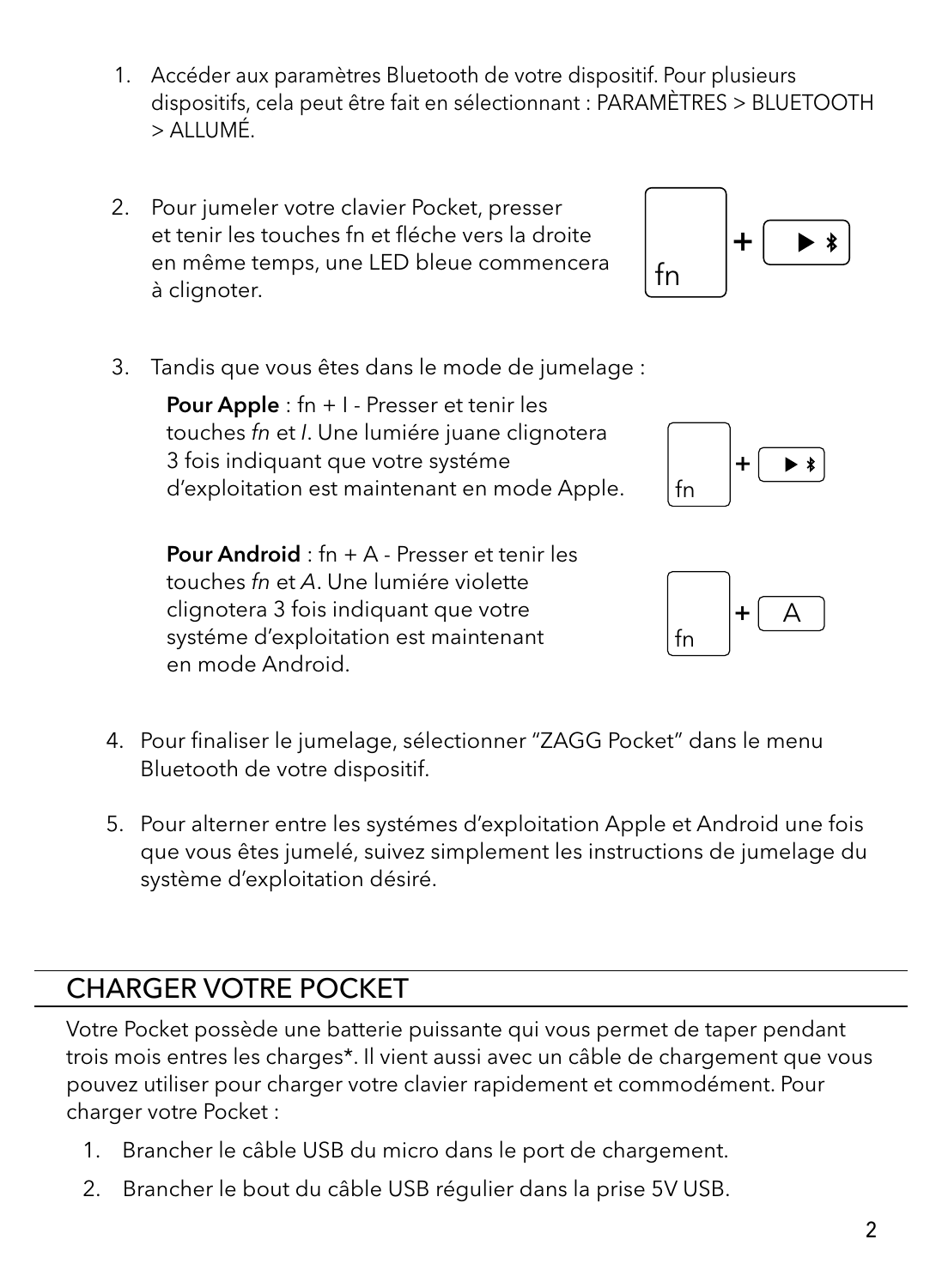- 3. La LED s'allumera en rouge pour montrer que votre Pocket est en train de charger. Attendez jusqu'à cette lumière s'éteigne indiquant une charge complète.
- 4. Retirer le câble du micro USB et profitez de votre clavier Pocket jusqu'à trois moiss avant que vous ayez besoin de le recharger.
- 5. Si à n'importe quel moment votre clavier Pocket commence à fonctionner étrangement, réinitialiser son système en le rechargeant.

#### VIE DE LA BATTERIE

Votre clavier Pocket vous permettra de taper jusqu'à trois moiss si vous l'utilisez de façon régulière. Vous pouvez vérifier combien il vous reste de batterie à n'importe quel moment. Pour vérifier la vie de la batterie presser fn + la touche de la batterie (ctrl). La LED clignotera d'une de ces trois façons.

- 1. Trois lumières vertes indiquent qu'il reste une batterie pleine.
- 2. Trois lumières jaunes indiquent qu'il reste faible batterie pleine.
- 3. Trois lumières rouges indiquent qu'il reste batterie critique. Quand votre Pocket atteint le niveau critique de la batterie, la lumière rouge clignote une fois à chaque deux minute.

Pour aider à préserver la vie de la batterie, votre Pocket entrera dans le mode veille s'il demeure allumé et n'est pas utilisé pendant plusieurs minutes. Pour réveiller votre Pocket, pressez n'importe quelle touche. La batterie du Pocket n'a pas de mémoire et peut être chargée quand vous le voulez.

#### DÉPANNAGE

Si votre dispositif ne répond pas à votre Pocket, il peut y avoir une explication simple comme une pile défectueuse ou un mauvais couplage. Veuillez utiliser les informations suivantes pour vous aider à résoudre le problème. Si aucune des actions suivantes ne permet de résoudre votre problème, veuillez contacter le service à la clientèle de ZAGG et l'un de nos professionnels qualifiés se fera un plaisir de vous aider.

- 1. Redémarrer votre dispositif.
- 2. Plier votre Pocket pour l'éteindre et ensuite déplier le pour le rallumer. Vous devriez voir le voyant DEL s'allumer brièvement; si ce n'est pas le cas, chargez votre Pocket.

 *<sup>\*</sup> Pour que la vie de votre batterie trois moiss vous devez l'utiliser en moyenne une heure par jour. Gardez la batterie en condition avec des charges régulières.*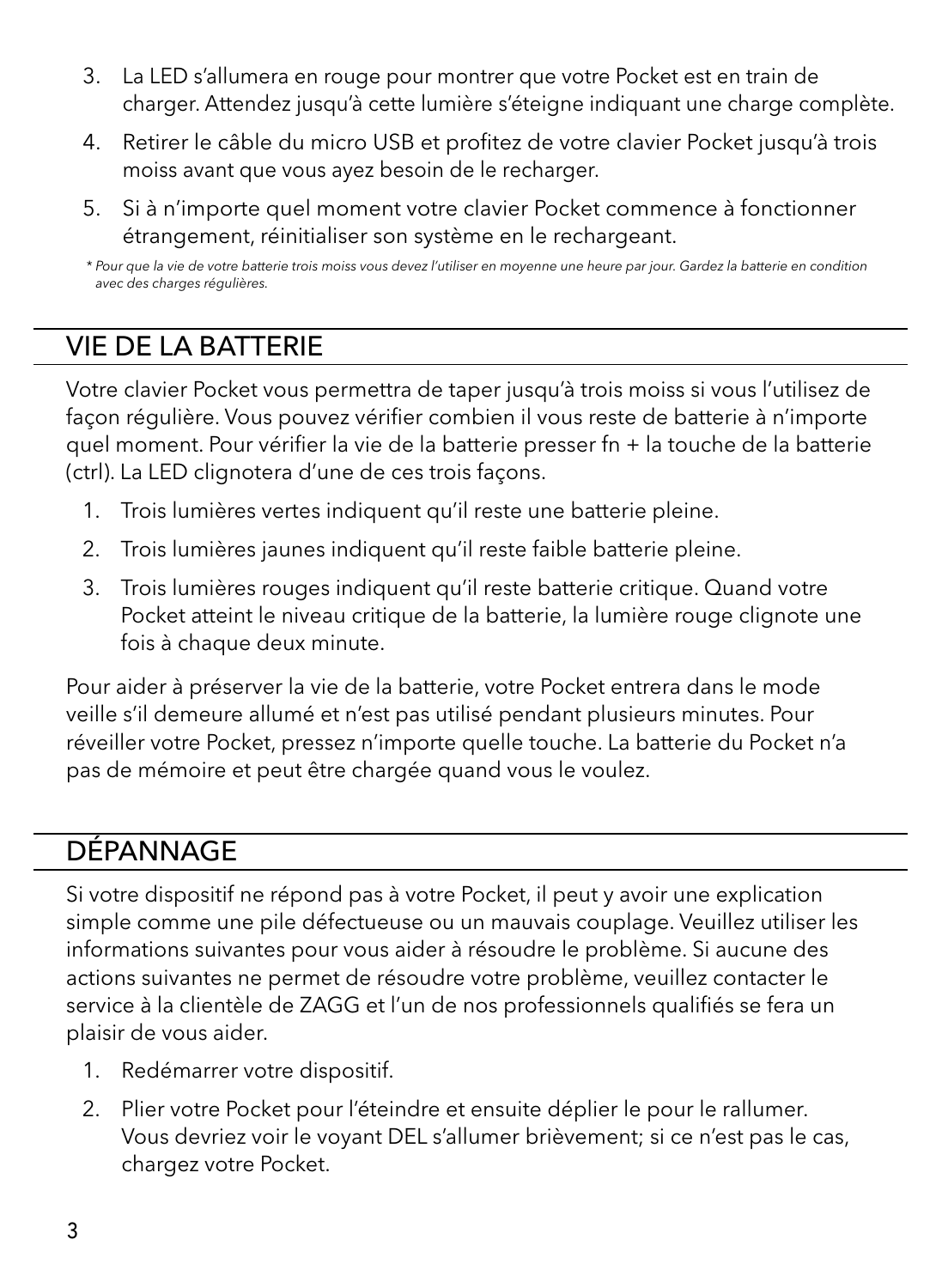- 3. Après l'avoir chargé, déplier votre Pocket pour l'allumer. Si le voyant LED ne s'allume pas et que votre clavier ne se couple pas et/ou ne fonctionne pas correctement, veuillez contacter le service à la clientèle de ZAGG.
- 4. Si votre Pocket ne peut pas établir ou maintenir une connexion Bluetooth, réinitialiser le module Bluetooth en chargeant votre clavier.
- 5. Faites oublier votre dispositif à votre Pocket et ensuite coupler le de nouveau. Voyez la section de couplage pour révoir comme vous couplez votre clavier Pocket avec votre dispositif.

Pour obtenir plus d'aide, veuillez consultez notre section FAQ : www.zagg.com/faq Pour joindre un représentant au service à la clientèle qualifié, veuillez utiliser l'une des options suivantes : ZAGG.com/support/contact.php | questions@zagg.com 1-800-700-ZAGG [9244] | 00-1-801-839-3906 pour les clients internationaux

Pour une protection anti-rayure inégalée pour votre appareil, nous vous recommandons InvisibleShield® de ZAGG.

©2005 - 2015 ZAGG Inc Tous droits réservés. EN ATTENTE DE BREVET | NASDAQ : ZAGG | FABRIQUÉ EN CHINE Apple est une marque de commerce d'Apple Inc., enregistrée aux États-Unis et dans d'autres pays. Android est une marque de commerce de Google Inc. Bluetooth® est une marque de commerce de Bluetooth SIG, Inc.

ZAGG® et InvisibleShield® sont des marques de commerce ou des marques déposées de ZAGG Inc.

Les changements ou modifications non expressément approuvés par la partie responsable de la conformité pourraient annuler l'autorité de l'utilisateur à utiliser l'équipement.

Cet équipement a été testé et trouvé conforme aux limites pour un appareil numérique de classe B, conformément à la partie 15 des règlements de la FCC. Ces limites sont conçues pour fournir une protection raisonnable contre les interférences nuisibles dans une installation résidentielle. Cet équipement génère, utilise et peut émettre une énergie de radiofréquence et, s'il n'est pas installé et utilisé conformément aux instructions, peut causer des interférences nuisibles aux communications radio. Cependant, il n'existe aucune garantie que des interférences ne se produiront pas dans une installation particulière.

Si cet équipement provoque des interférences nuisibles à la réception radio ou télé, ce qui peut être déterminé en mettant l'équipement sous tension et hors tension, l'utilisateur est encouragé à essayer de corriger l'interférence par une ou plusieurs des mesures suivantes :

- Réorienter ou déplacer l'antenne de réception.
- Augmenter la distance entre l'équipement et le récepteur.
- Connecter l'équipement à une sortie sur un circuit différent de celui sur lequel le récepteur est branché.
- Consulter le revendeur ou un technicien radio/TV expérimenté pour de l'aide supplémentaire.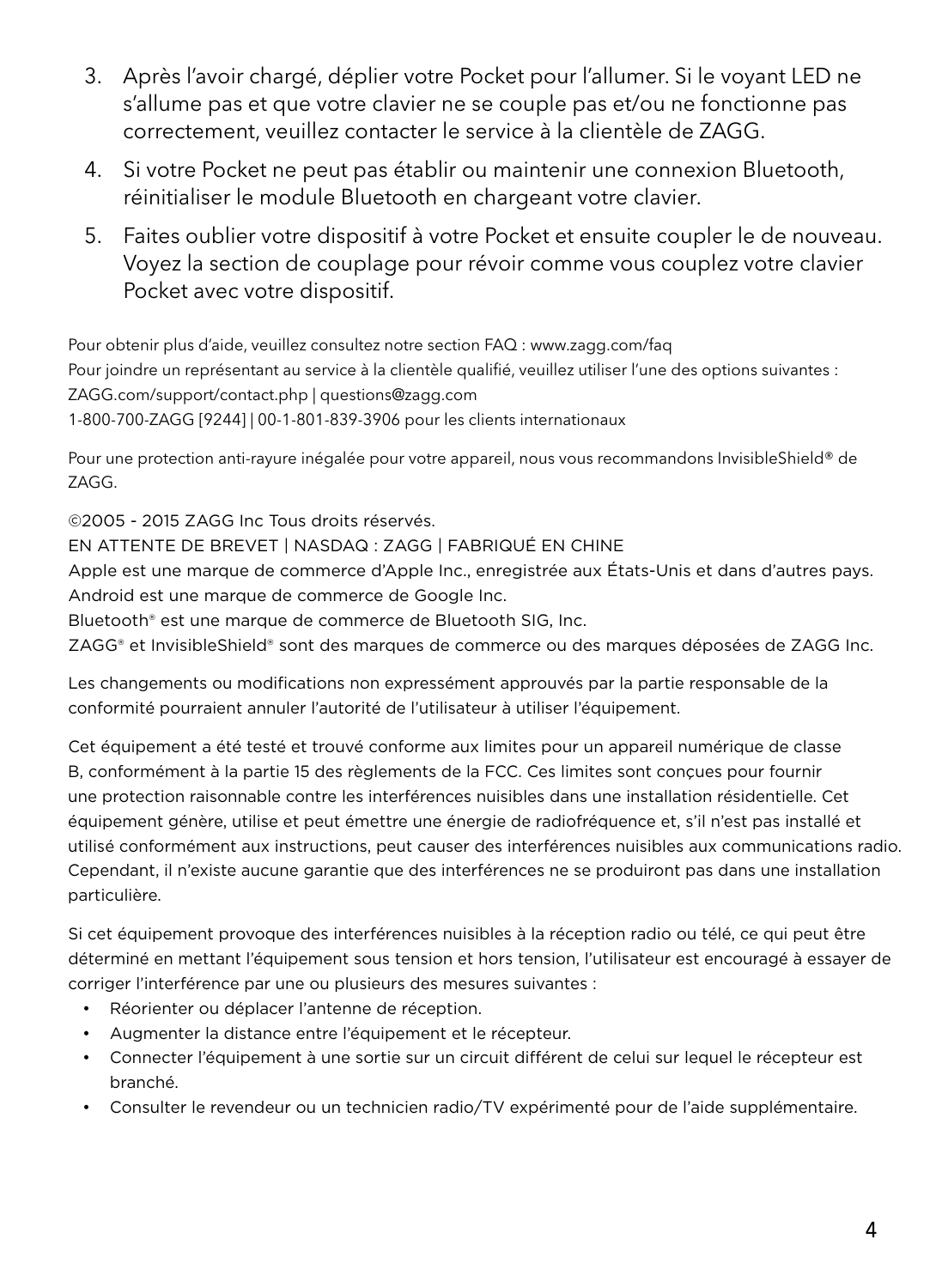# $\bigtriangleup$  MISE EN GARDE

**Veuillez lire les précautions et les informations concernant le fonctionnement avant d'utiliser votre clavier ou tout autre accessoire qui l'accompagne. Conservez ces informations pour une utilisation ultérieure.**

- 1. Mises en garde concernant la santé : faites régulièrement des pauses lorsque vous utilisez votre clavier. Si vous ressentez des gênes, des douleurs, des picotements, des engourdissements, ou des brûlures au niveau du cou, des épaules, des bras, des poignées, des mains, ou de toute autre partie du corps, arrêtez d'utiliser votre clavier et consultez un médecin.
- 2. Utilisez uniquement des chargeurs micro USB avec votre clavier.
- 3. N'essayez pas de réparer votre clavier.
- 4. Ne démontez pas ou n'essayez pas de démonter votre clavier.
- 5. N'écrasez pas ou ne perforez pas le clavier.
- 6. N'immergez pas votre clavier dans l'eau.
- 7. Évitez de verser de l'eau ou d'autres liquides sur votre clavier ce qui pourraient causer un court-circuit, un incendie, ou une décharge électrique et entraîner une blessure grave, la mort, ou des dommages matériels.
- 8. N'utilisez pas de nettoyants, de solvants liquides, ou sous forme d'aérosols sur ou à proximité de votre clavier. Nettoyez seulement à l'aide d'un chiffon doux humide. Débranchez le câble avant de nettoyer le clavier.
- 9. N'utilisez pas votre clavier lors de la conduite d'un véhicule motorisé notamment une voiture, un bateau, ou un avion au risque de mettre en péril votre vie et celle d'autres personnes et d'entraîner des blessures graves, la mort ou des dommages matériels.
- 10. N'utilisez pas ou ne placez pas votre clavier à proximité de sources de chaleur notamment, mais pas seulement, de radiateurs, de bouches de chaleur, de poêles, d'autres appareils, de feux de camp, ou de barbecues.
- 11. Afin de réduire le risque d'incendie ou de décharge électrique, raccordez ou branchez votre clavier sur les produits de la manière indiquée dans la documentation fournie uniquement. Ne tentez pas de modifier ou de régler les ports. Toutes connexions ou réglages incorrects peuvent causer des dommages.
- 12. Lorsque vous souhaitez jeter votre clavier, recyclez-le en fonction des normes ou des recommandations de recyclage de produits électroniques en vigueur dans votre région.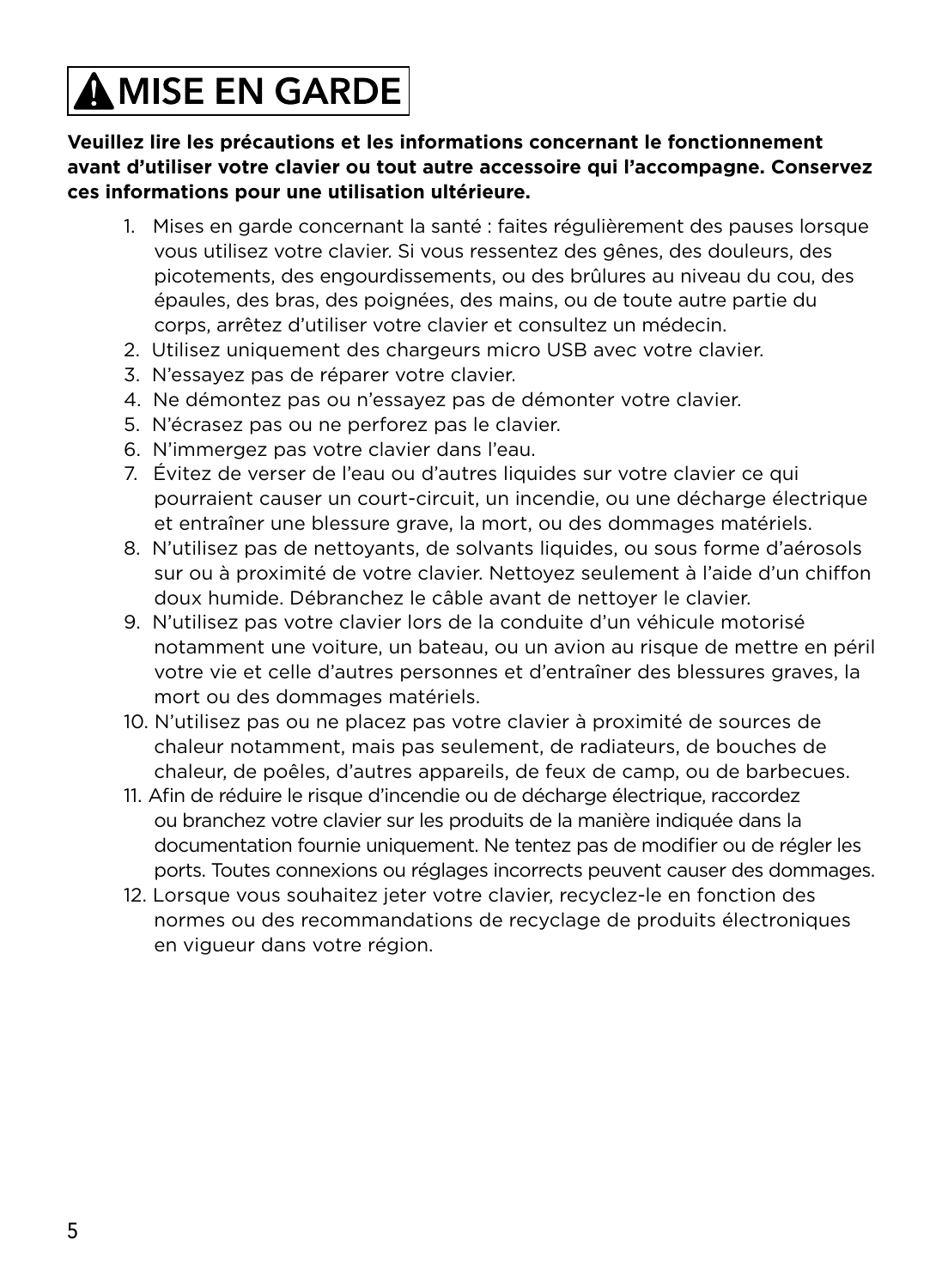# ZAGG Pocket Instrucciones para el Pocket

## **A ADVERTENCIA**

#### **Consulte la información importante sobre la sanidad y seguridad en la página 5 antes de usar este producto.**

#### \*REGISTRO DE LA GARANTÍA

Su ZAGG® Pocket viene con garantía de fabricante de un año. Para activar la garantía, tiene que registrar su Pocket y conservar su factura de compra. Si compró su ZAGG Pocket en ZAGG.com, ZAGG® ya lo ha registrado y tiene su comprobante de compra.

¿Necesita más ayuda? Por favor ver nuestra sección de preguntas frecuentes en: www.ZAGG.com/faq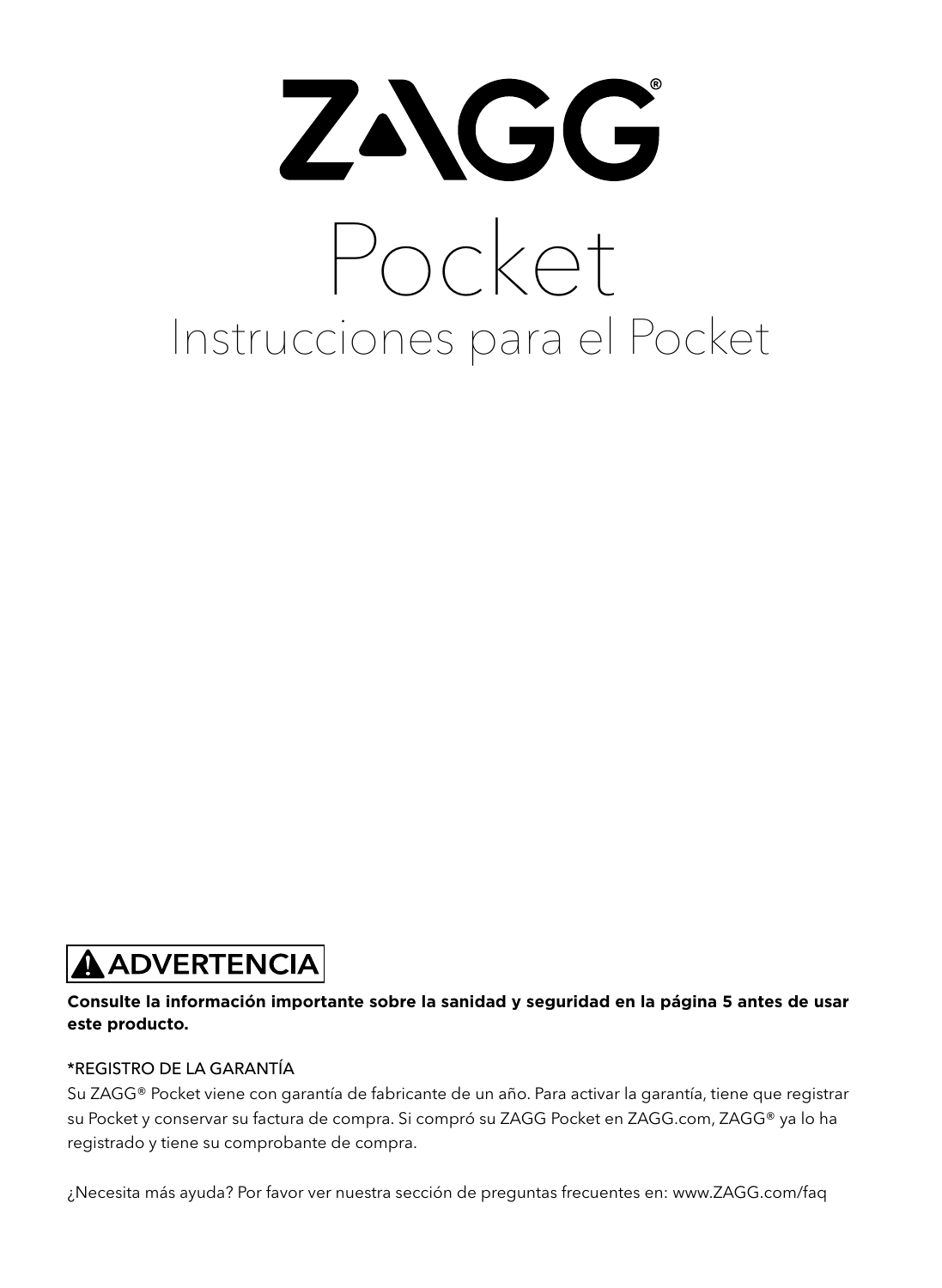#### ENCENDER Y APAGAR

Su teclado Pocket está diseñado para ofrecer la máxima portabilidad. Esto incluye encenderlo y apagarlo con facilidad. Quite la tira de papel gris, y presione fn + la tecla de la batería para despertarlo del modo de hibernación. Para encender su Pocket, despliéguelo completamente. Se encenderá una luz LED verde para indicar que está encendido.

*Nota: sólo tiene que despertar su teclado la primera vez que lo utilice.*

Para apagar su Pocket off, dóblelo completamente. A medida que cierre el último panel, la luz LED se encenderá en rojo para indicar que el teclado se ha apagado.

### INSERTAR SU DISPOSITIVO

Su Pocket está diseñado con un conveniente soporte y una bandeja que sostienen su dispositivo en un ángulo de visión ideal. Para usar el soporte, abra su Pocket completamente. En el tercer panel (el que tiene el logo de ZAGG), despegue el soporte de la línea de pliegue (en la parte inferior del panel) del teclado y coloque le tercer panel en el soporte.

Para abrir la bandeja del dispositivo, coloque su dedo en la muesca en el centro interior del tercer panel (cuando esté desdoblado). Usando su dedo, presione ligeramente hacia abajo y desprenda del panel, y la bandeja bajará a su posición. Simplemente coloque su dispositivo en la bandeja en orientación vertical o horizontal y disfrute de un perfecto ángulo de visión. Para una mejor experiencia en



tabletas pequeñas, utilice en sentido horizontal.\* Presione la bandeja de vuelta a su ranura de almacenamiento cuando termine de escribir.

*\*Especialmente para tabletas pequeñas de hasta 8 pulgadas, similares a un iPad mini. No se recomienda para las tabletas de mayor tamaño, como un iPad Air.*

## CÓMO PAREAR SU POCKET

El teclado Pocket es compatible con los dispositivos Apple y Android. Debe seleccionar el sistema operativo iOS o Android mientras en el modo de parear.

 1. Encienda las configuraciones Bluetooth en su dispositivo. Para muchos dispositivos, esto se puede hacer seleccionando: CONFIGURACIONES > BLUETOOTH > ENCENDIDO.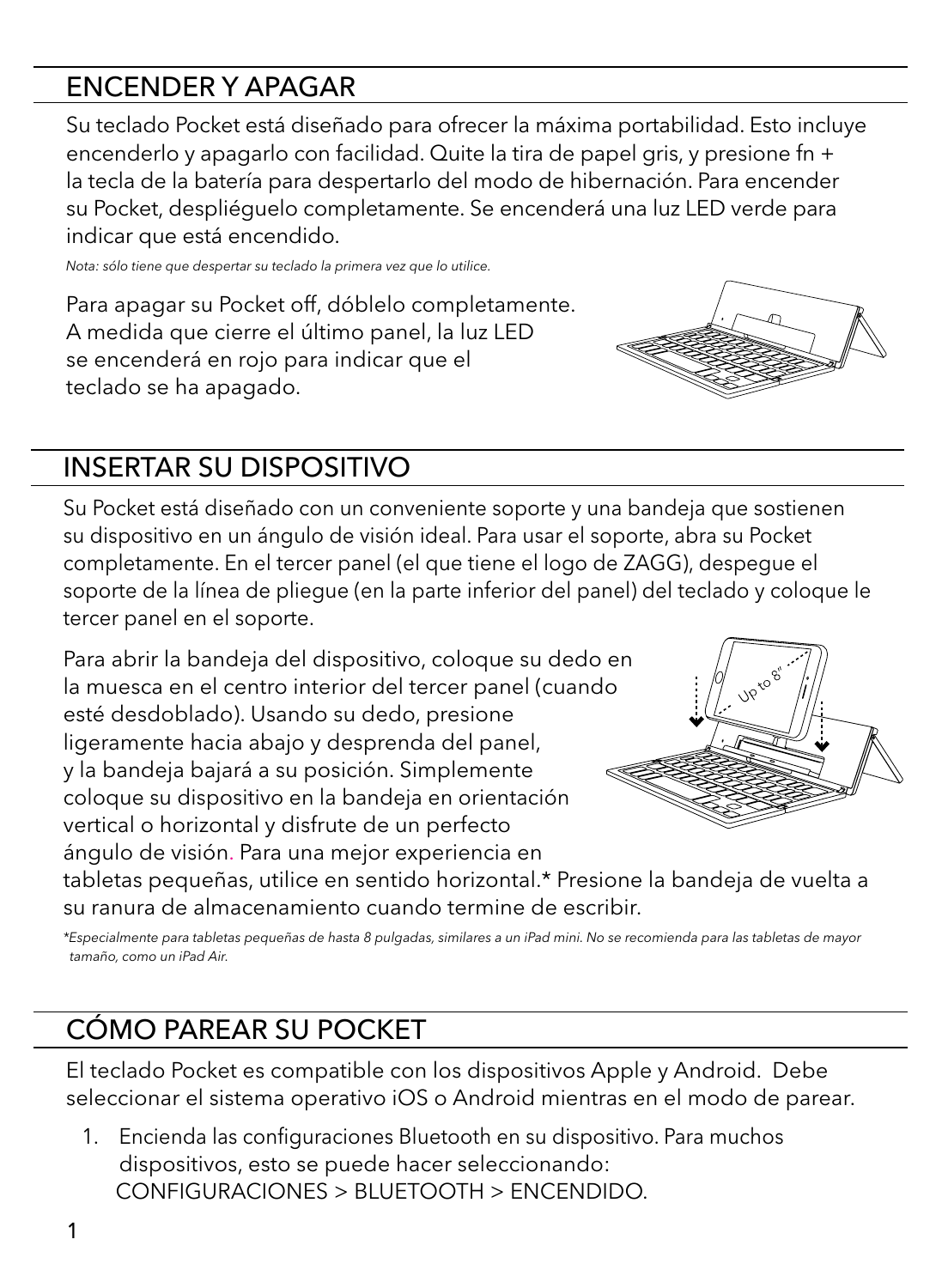- 2. Para parear el pocket keyboard, pulse y mantenga pulsada la tecla fn y la tecla de flecha hacia la derecha al mismo tiempo. Un indicador LED azul comenzará a parpadear.
- 3. Mientras que está en el modo de emparejamiento:

Para Apple: fn +  $I -$  Pulse y mantenga pulsada la tecla fn y la tecla de la letra I. Una luz amarilla parpadeará 3 veces indicando que el sistema operativo está en modo Apple.

**Para Android**: fn + A - Pulse y mantenga pulsada la tecla fn y la tecla de la letra A. Una luz púrpura parpadeará 3 veces indicando que el sistema operativo está en modo Android.

- 4. Para finalizar el emparejamiento, seleccione "ZAGG Pocket" en el menú Bluetooth del dispositivo.
- 5. Para cambiar entre sistemas operativos de Apple y Android una vez que estén pareados, simplemente siga las instrucciones de emparejamiento para su sistema operativo deseado.

## CÓMO CARGAR SU POCKET

Su Pocket tiene una batería potente que le permite escribir hasta por tres meses entre cargas\*. También viene con un cable de carga que puede usar para cargar su teclado rápida y convenientemente. Para cargar su Pocket:

- 1. Conecte el cable micro USB al puerto de carga.
- 2. Conecte el extremo del cable USB regular a cualquier toma USB de 5V.
- 3. La luz LED se encenderá en rojo para indicar que su Pocket está cargando. Espere a que esta luz se apague para indicar que la carga está completa.
- 4. Remueva el cable micro USB y disfrute su teclado Pocket hasta por tres meses antes de que necesite volver a cargarlo.
- 5. Si en algún momento el teclado de su Pocket comienza a comportarse en





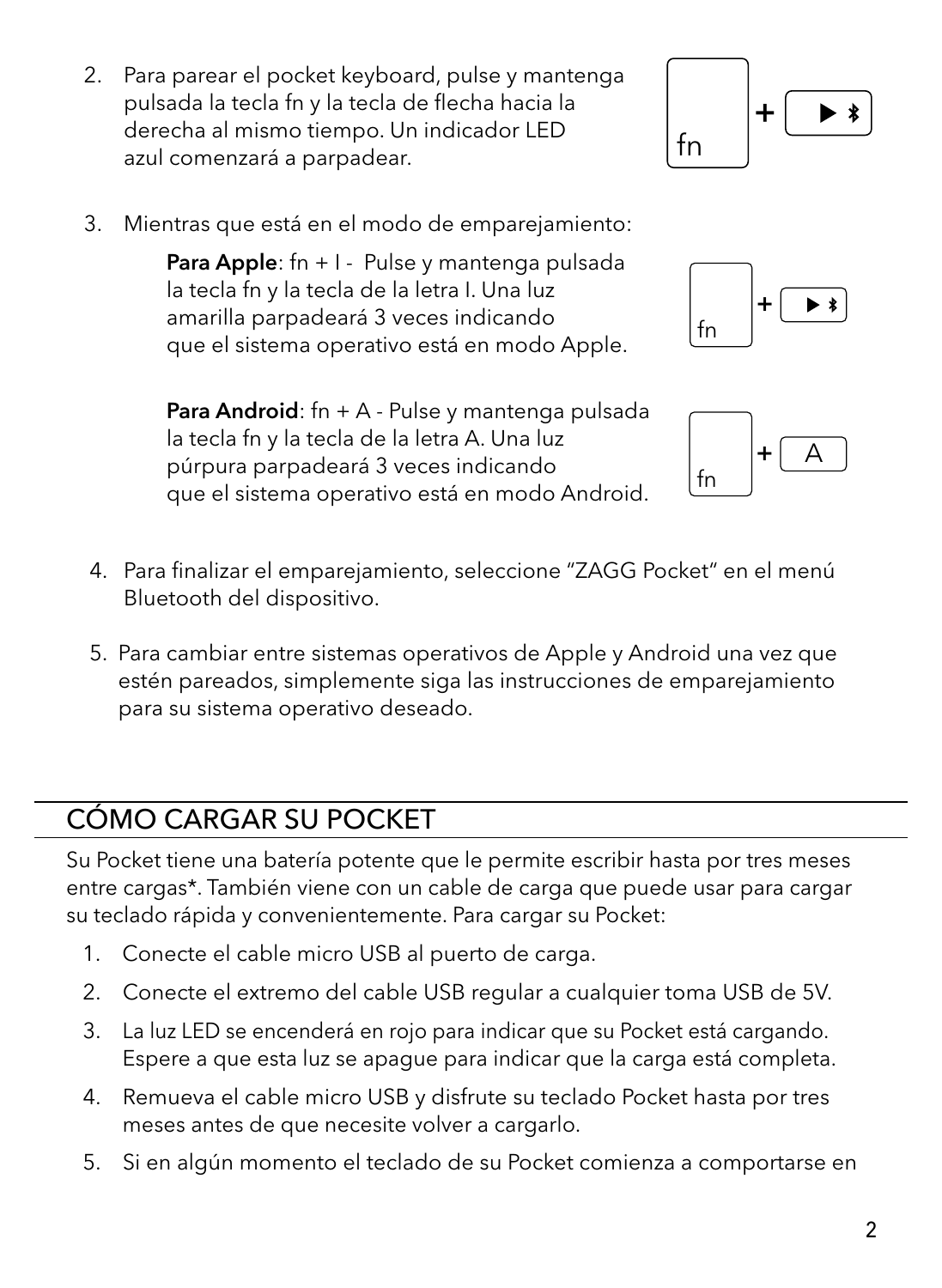forma extraña, reconfigure su sistema volviendo a cargarlo.

 *\* La duración de la batería de tres meses se basa en un promedio de uso de una hora al día. Acondicione la batería, cargándola habitualmente.*

#### DURACIÓN DE LA BATERÍA

El teclado de su Pocket lo mantendrá escribiendo hasta por tres mesas de uso regular. Puede revisar la carga restante de la batería en cualquier momento que lo desee. Para revisar la duración de la batería, presione fn + la tecla de batería (ctrl). La luz LED parpadeará en una de tres formas.

- 1. Tres parpadeos verdes indican un bateria llena.
- 2. Tres parpadeos amarillos indican entre un de baja potencia de la batería.
- 3. Tres parpadeos rojos indican menos de un energía de la batería crítico. Cuando su Pocket alcance un nivel crítico de carga de la batería, la luz roja parpadeará una vez cada dos minutos.

Para ayudar a conservar la duración de la batería, su Pocket pasará a modo inactive si se deja de usar por varios minutos. Para sacar su Pocket del modo inactivo, presione cualquier tecla. La batería del Pocket no tiene memoria y puede cargarse cuando lo desee.

#### RESOLUCIÓN DE PROBLEMAS

Si su dispositivo no responde a su Pocket, puede haber una explicación sencilla como por ejemplo batería agotada o pareado fallido. Por favor, utilice lo siguiente para ayudar a resolver los problemas de su situación. Si ninguno de los siguientes resuelve su problema, entonces por favor póngase en contacto con atención al cliente de ZAGG y uno de nuestros profesionales experimentados estará encantado de ayudarle.

- 1. Reinicie su dispositivo.
- 2. Doble su Pocket para apagarlo, y vuelva a abrirlo para encenderlo de nuevo. Deberá ver la luz LED iluminarse brevemente; de no ser así cargue su Pocket.
- 3. Después de cargarlo, abra su Pocket para encenderlo. Si el LED no se ilumina y el teclado no se acopla o funciona correctamente, por favor póngase en contacto con atención al cliente de ZAGG.
- 4. Si su Pocket no puede establecer o mantener una conexión Bluetooth,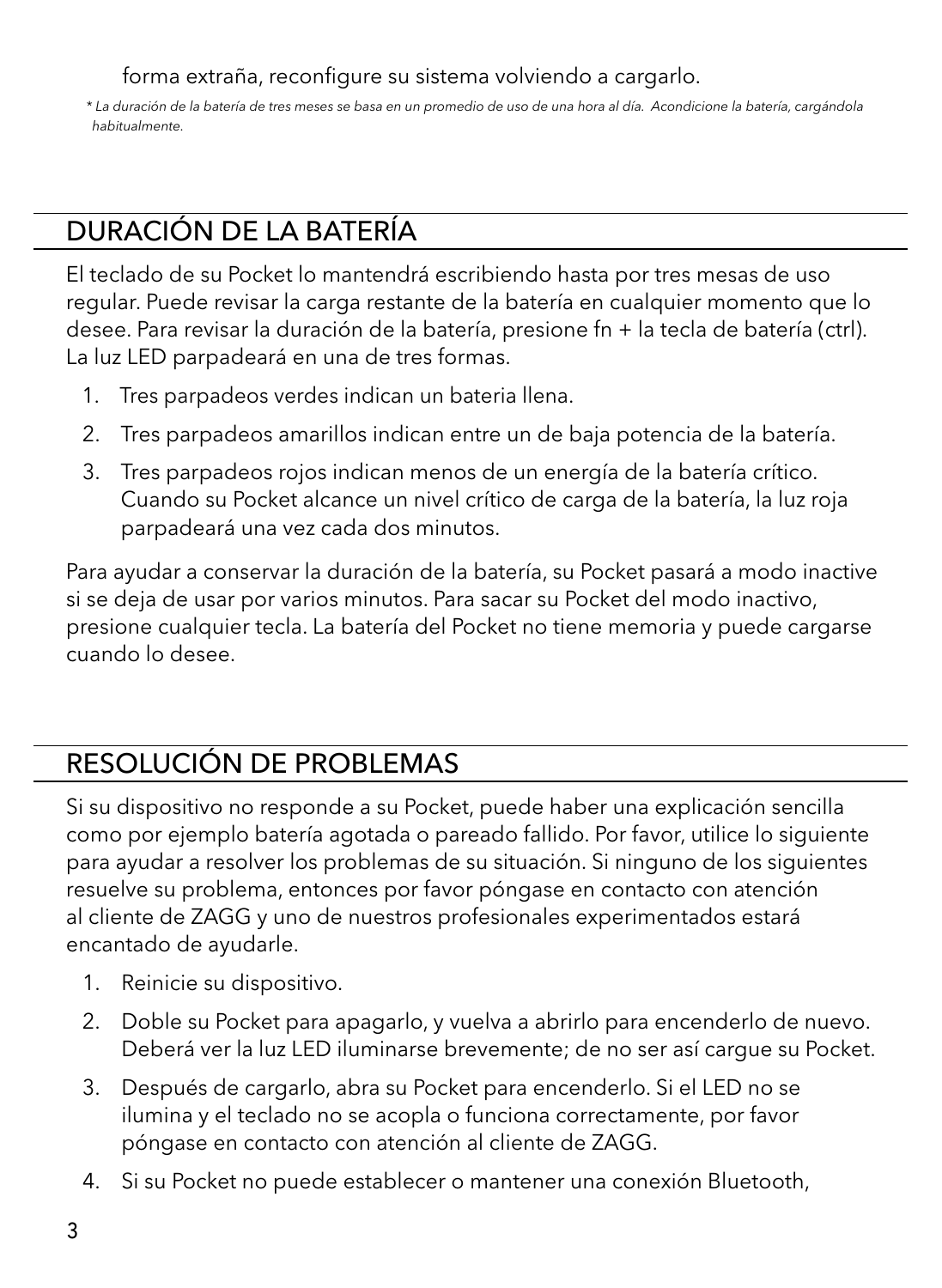restablezca el módulo Bluetooth cargando su teclado.

 5. Haga que su dispositivo olvide su Pocket, y vuelva a acoplarlo. Vea la sección de Acoplamiento para repasar cómo acoplar el teclado de su Pocket con su dispositivo.

Para más ayuda, por favor consulte nuestra sección de preguntas frecuentes en: www.zagg.com/faq Para ponerse en contacto con un representante de atención al cliente con experiencia, por favor utilice uno de los siguientes:

ZAGG.com/support/contact.php | questions@zagg.com

1-800-700-ZAGG [9244] | 00-1-801-839-3906 para clientes internacionales

Para obtener una protección sin igual contra arañazos para su dispositivo, recomendamos InvisibleShield® de ZAGG.

©2005 - 2015 ZAGG Inc Reservados Todos los Derechos.

PATENTE PENDIENTE | NASDAQ: ZAGG | HECHO EN CHINA

Apple es una marca comercial registrada de Apple, Inc., registrada en los Estados Unidos y otros países.

Android es una marca comercial registrada de Google Inc.

Bluetooth® es una marca comercial de Bluetooth SIG, Inc.

ZAGG® y InvisibleShield® son marcas comerciales o marcas comerciales registradas de ZAGG Inc.

Los cambios o modificaciones no aprobados expresamente por la parte responsable de cumplimiento podrían anular la autoridad del usuario de hacer funcionar el equipo.

Este equipo ha sido probado y se ha determinado que cumple con los límites de los dispositivos digitales de Clase B, en relación con la Parte 15 de las reglas de FCC. Estos límites están diseñados para ofrecer una protección razonable contra las interferencias dañinas en instalaciones residenciales. Este equipo genera, utiliza y puede irradiar energía de radiofrecuencia y, si no se instala y utiliza de acuerdo con las instrucciones, puede provocar interferencias dañinas a las comunicaciones de radio. Sin embargo, no existe ninguna garantía de que las interferencias no ocurran en una instalación en particular.

En el caso de que este equipo sí que provoque interferencias dañinas a la recepción de radio o televisión que se puedan determinar encendiendo y apagando el equipo, se anima al usuario a intentar corregir las interferencias tomando una o más de las siguientes medidas:

- Reorientar o reubicar la antena receptora.
- Aumentar la separación entre el equipo y el receptor.
- Conectar el equipo en un enchufe de un circuito distinto al que está conectado el receptor.
- Consultar con el distribuidor o con algún técnico de radio/televisión experimentado para que le ayude.